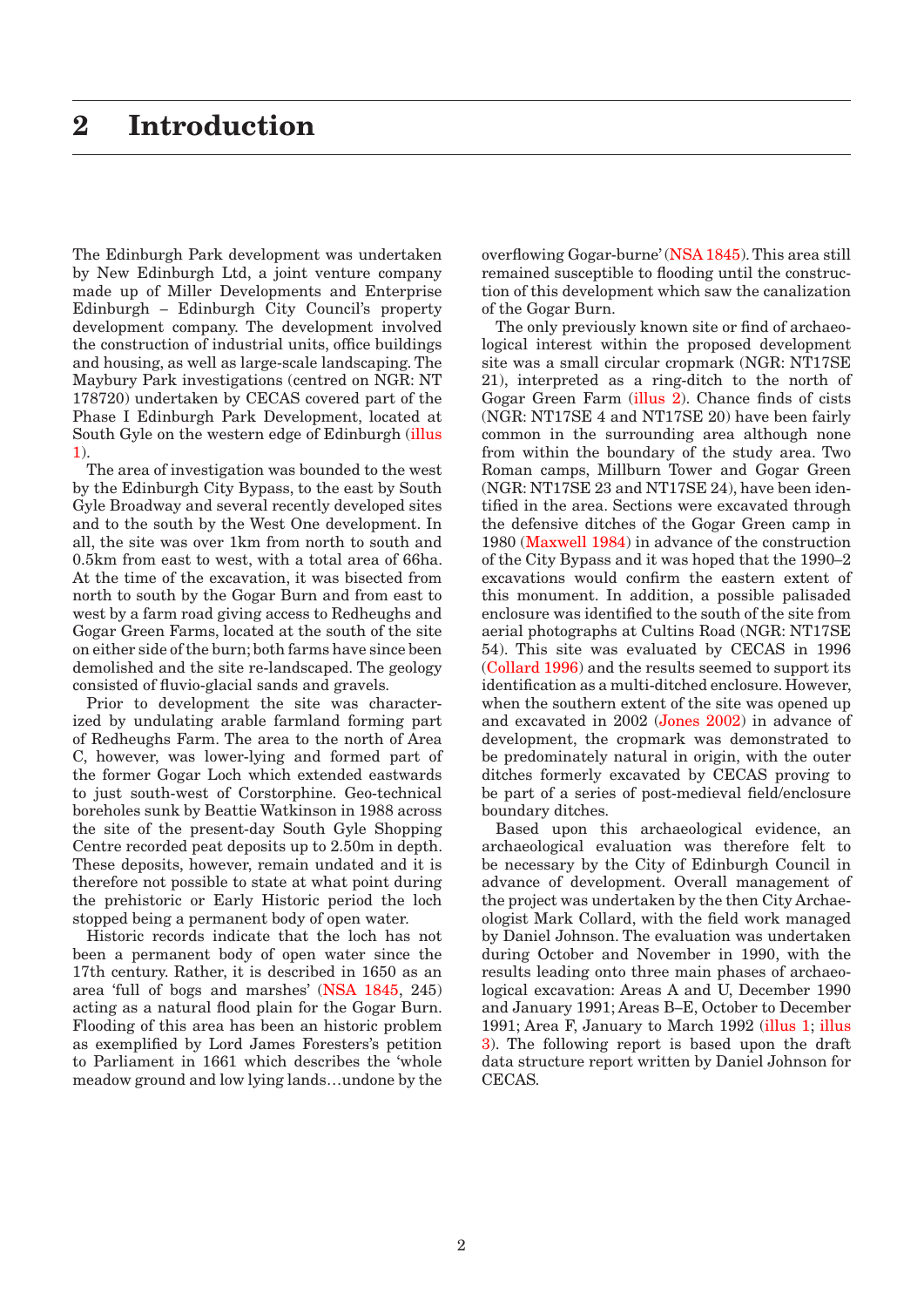<span id="page-1-0"></span>

*Illus 1 Site location, showing test trenches and excavation areas*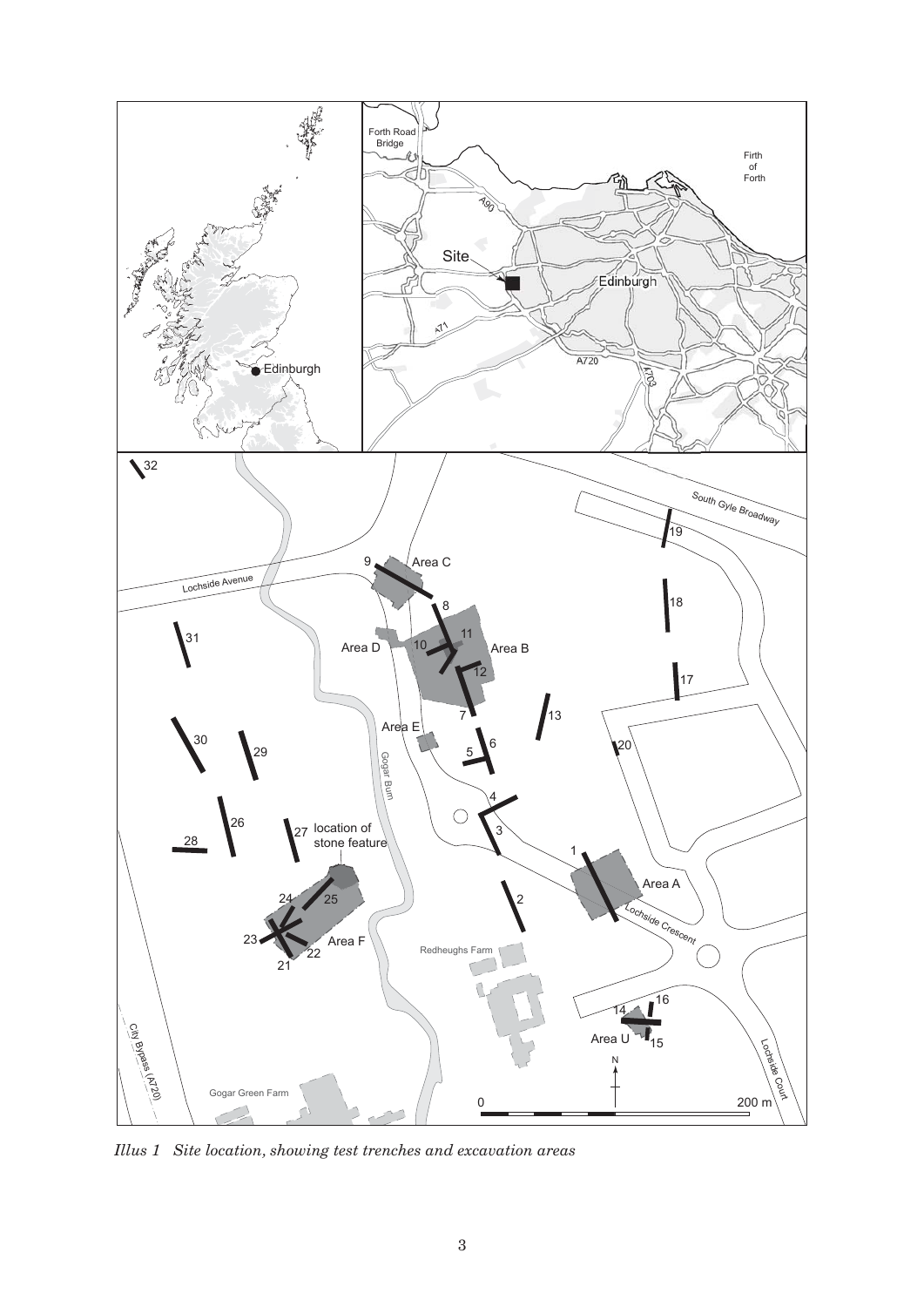<span id="page-2-0"></span>